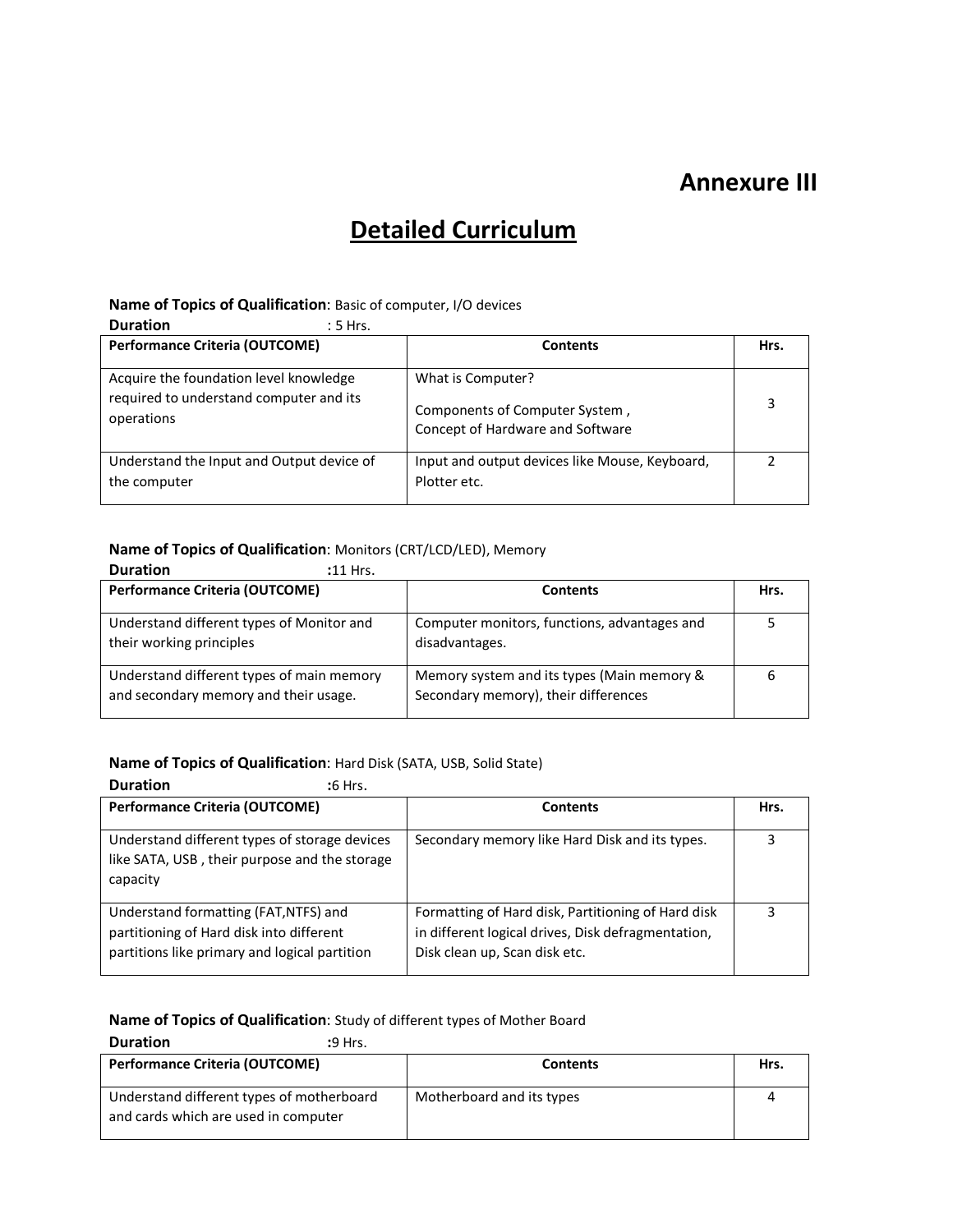| Understand configuration of the different   | Motherboard Configuration, Identifying Internal |  |
|---------------------------------------------|-------------------------------------------------|--|
| types of motherboard its components,        | and External connectors, Types of data cables   |  |
| different card slots for connecting memory, |                                                 |  |
| I/O devices, additional cards etc.          |                                                 |  |
|                                             |                                                 |  |

## **Name of Topics of Qualification**: Study of different Buses

| <b>Duration</b>                                                                          | :4 Hrs. |                                                          |      |
|------------------------------------------------------------------------------------------|---------|----------------------------------------------------------|------|
| <b>Performance Criteria (OUTCOME)</b>                                                    |         | Contents                                                 | Hrs. |
| Understand internal and external bus. Number<br>of bit each bus support and their usage. |         | What is Bus? System bus types, functions and<br>features |      |

# **Name of Topics of Qualification:**I/O Ports, graphic cards

| <b>Duration</b><br>:5 Hrs.                                                                                                                       |                                                             |      |
|--------------------------------------------------------------------------------------------------------------------------------------------------|-------------------------------------------------------------|------|
| <b>Performance Criteria (OUTCOME)</b>                                                                                                            | <b>Contents</b>                                             | Hrs. |
| Understand the different I/O ports like Serial,<br>Parallel, USB, Game Port, Bluetooth interface,<br>and the device which can be connected to it | Different types of I/O Ports available and their<br>purpose | 2    |
| Understand Identification of different graphics<br>cards, its location on the mother board and<br>their purpose                                  | Graphic cards and its function                              | 3    |

## **Name of Topics of Qualification:**Installation of OS /printer/ modem / scanner

| <b>Duration</b><br>$:10$ Hrs.                                                                                                                                                                      |                                                      |      |
|----------------------------------------------------------------------------------------------------------------------------------------------------------------------------------------------------|------------------------------------------------------|------|
| <b>Performance Criteria (OUTCOME)</b>                                                                                                                                                              | <b>Contents</b>                                      | Hrs. |
| <b>Understand Formatting, Partitioning and</b><br>Installation of different types of Operating<br>System (DOS/Windows) from CD, Pen drive<br>etc.                                                  | Installation of Operating<br>System i.e. DOS/Windows | 5    |
| Understand Printer, Scanner, Modem and its<br>purpose. The type of Printers (LaserJet, inkjet<br>etc.), Scanner & Modem available, their usage.<br>Connection and Installation of printers and its | Printers, Scanner, Modem and their Installation      |      |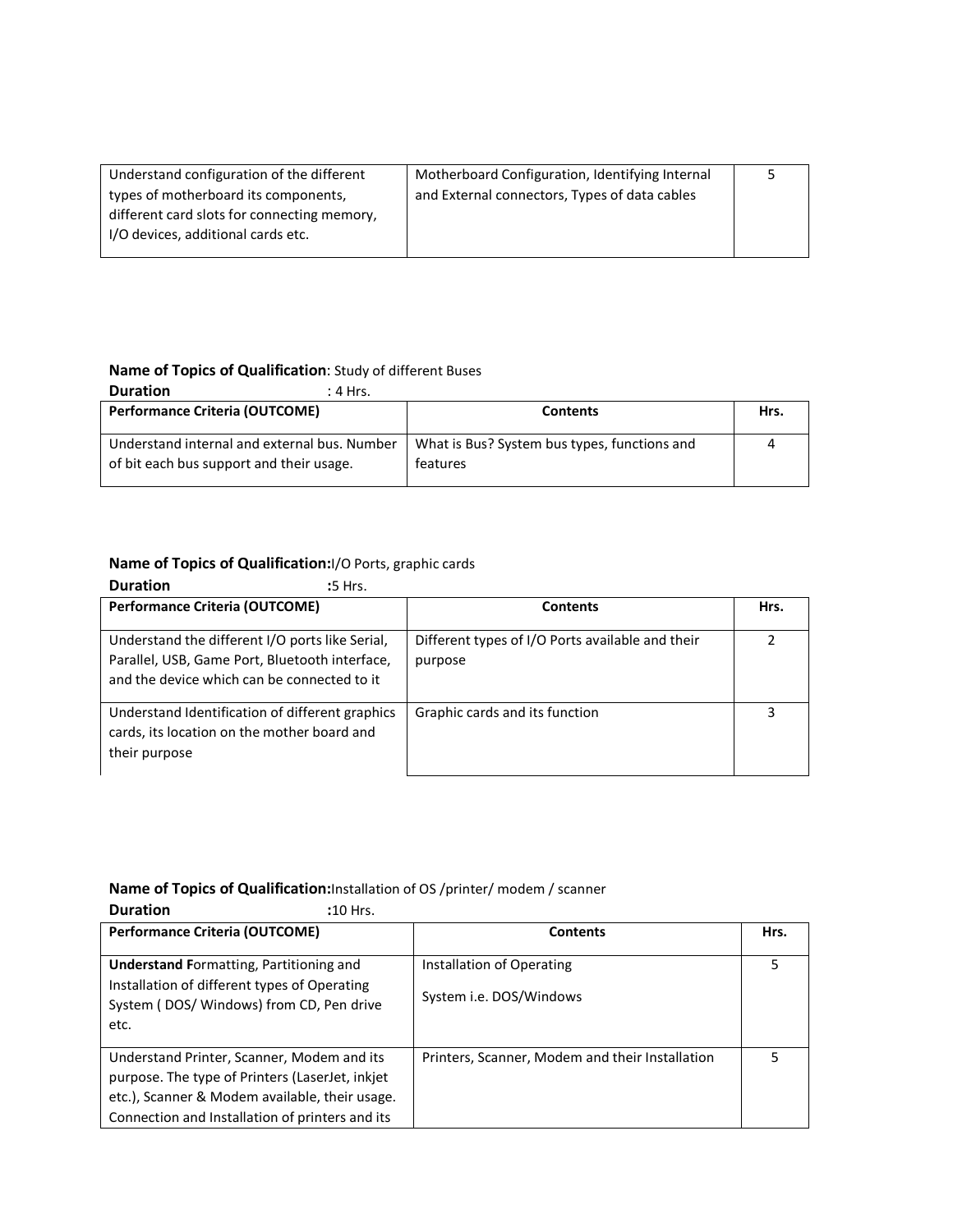| associated<br>rivers.<br>-- |  |
|-----------------------------|--|
|                             |  |

## **Name of Topics of Qualification:**BIOS set up

| <b>Duration</b>                                                                                                                                                         | $:7$ Hrs. |                                                        |      |
|-------------------------------------------------------------------------------------------------------------------------------------------------------------------------|-----------|--------------------------------------------------------|------|
| <b>Performance Criteria (OUTCOME)</b>                                                                                                                                   |           | <b>Contents</b>                                        | Hrs. |
| Understand how to enter the BIOS setup utility<br>and configuring the BIOS like booting sequence,<br>system date, setting administrative password,<br>USB enabling etc. |           | Study of BIOS Set-up, Boot configuration, Boot<br>Menu |      |

## **Name of Topics of Qualification:**Recovery & Trouble shooting

| <b>Duration</b><br>$:9$ Hrs.                                                                                                                  |                                                                                                                                           |      |
|-----------------------------------------------------------------------------------------------------------------------------------------------|-------------------------------------------------------------------------------------------------------------------------------------------|------|
| <b>Performance Criteria (OUTCOME)</b>                                                                                                         | <b>Contents</b>                                                                                                                           | Hrs. |
| Understand the types of backup and different<br>ways to backup files. Creation of restore point<br>and configuring automated system recovery. | Type of Backup, Taking Backup files, Restore<br>point, Automated System Recovery (ASR),                                                   | 4    |
| Understand the beep codes error during POST,<br>running of diagnostic tools,                                                                  | POST (Power on Self-Test), identifying problems<br>by Beep codes errors, Troubleshooting Boot<br>Failures, Replacement of components etc. |      |

### **Name of Topics of Qualification:**Preventive maintenance & Anti-Virus

| <b>Duration</b><br>$: 7$ Hrs.                                                                                                                    |                                                     |      |
|--------------------------------------------------------------------------------------------------------------------------------------------------|-----------------------------------------------------|------|
| Performance Criteria (OUTCOME)                                                                                                                   | <b>Contents</b>                                     | Hrs. |
| Understand the various process involved in<br>maintenance and servicing of PC                                                                    | Overview of computer maintenance and security       |      |
| Understand the various system utility like disk<br>fragment, disk clean-up which are available for<br>each of the operating system               | System utility                                      | 3    |
| Understand the different types of Virus and its<br>current trends. Configuration and maintenance<br>of virus protection programme i.e. Antivirus | Virus and Running of virus protection<br>programme. |      |